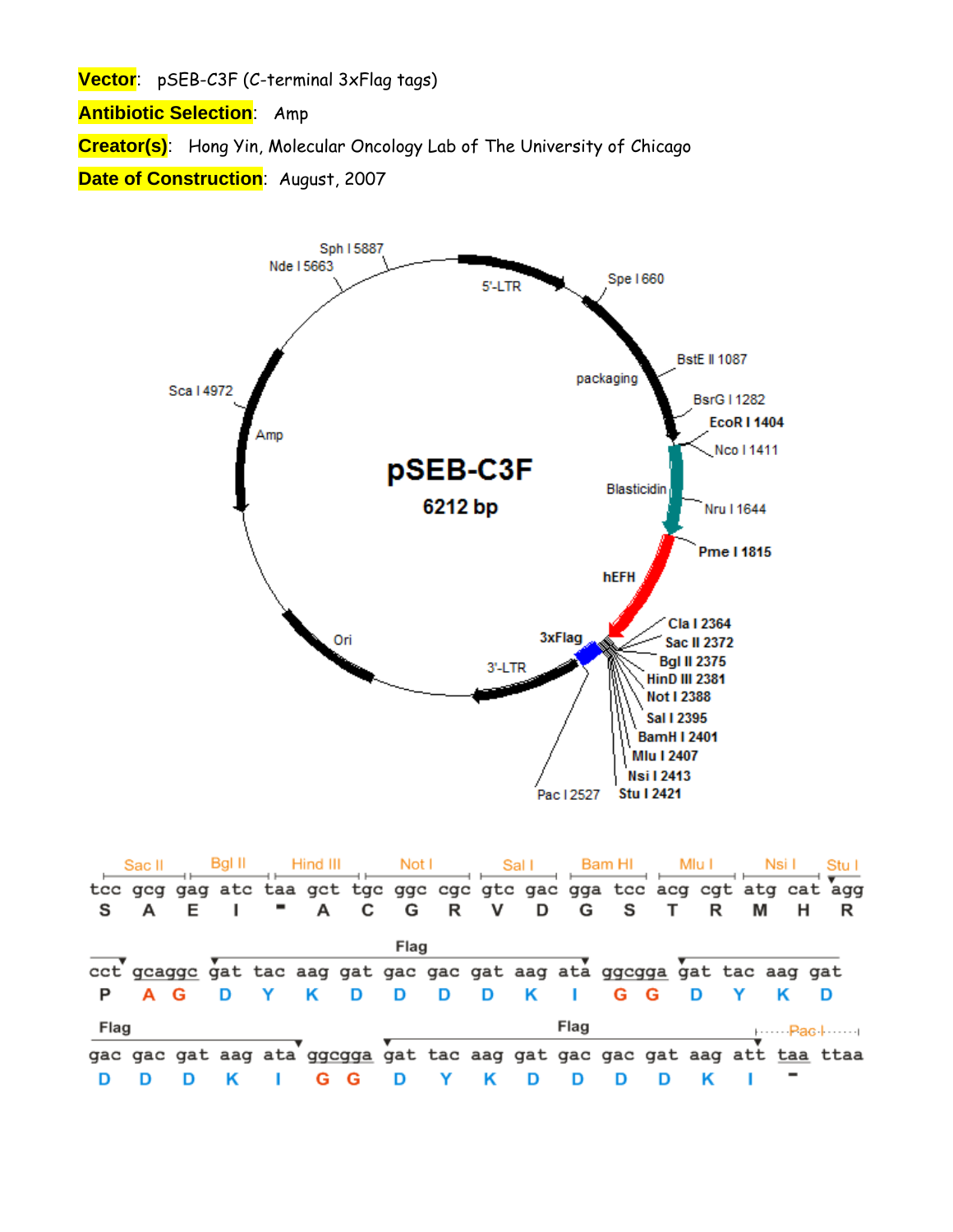## **pSEB-C3F (human EF1a/HLTV hybrid promoter) Full-Length Sequence**

TGAAAGACCC CACCTGTAGG TTTGGCAAGC TAGCTTAAGT AACGCCATTT TGCAAGGCATGGAAAATACATAACTGAGAA TAGAGAAGTT AGATCAAGG TTAGGAACAGAGAGACAGCAGAATATGGGCCAAACAGGATATCTGTGGTAAGCAGTTCCTCCCCGGCTCAGGGCCAAGAACAGATGGTCCCCAGATGCGGTCCCGC CCTCAGCAGTTTCTAGAGAACCATCAGATGTTTCCAGGGTGCCCCAAGGACCTGAAATGACCCTGTGCCTTATTTGAACTAACCAATCAGTTCGCTTCTCGCTTCT GTTCGCGCGCTTCTGCTCCCCGAGCTCAATAAAAGAGCCCACAACCCCTCACTCGGCGCGCCAGTCCTCCGATAGACTGCGTCGCCCGGGTACCCGTATTCCCAAT AAAGCCTCTTG CTGTTTGCAT CCGAATCGTG GACTCGCTGA TCCTTGGGAG GGTCTCCTCAGATTGATTGACTGCCCACCTCGGGGGTCTTTCATTTGGAG GTTCCACCGA GATTTGGAGACCCCTGCCCA GGGACCACCGACCCCCCCGC CGGGAGGTAA GCTGGCCAGC GGTCGTTTCGTGTCTGTCTC TGTCTTTGTG CGTGTTTGTGCCGGCATCTAATGTTTGCGCCTGCGTCTGTACTAGTTAGCTAACTAGCTCTGTATCTGGCGGACCCGTGGTGGAACTGACGAGTTCTGAACACCCG GCCG CAACCCTGGG AGACGTCCCAGGGACTTTGGGGGCCGTTTTTGTGGCCCGACCTGAGGAAGGGAGTCGATGTGGAATCCGACCCCGTCAGGATATGTGGTT CTGGTAGGAGACGAGAACCT AAAACAGTTC CCGCCTCCGT CTGAATTTTTGCTTTCGGTT TGGAACCGAAGCCGCGCGTC TTGTCTGCTG CAGCGCTGCA GCATCGTTCT GTGTTGTCTC TGTCTGACTGTGTTTCTGTA TTTGTCTGAA AATTAGGGCC AGACTGTTAC CACTCCCTTAAGTTTGACCTTAGGTCACTG GAAAGATGTCGAGCGGATCG CTCACAACCA GTCGGTAGAT GTCAAGAAGAGACGTTGGGT TACCTTCTGC TCTGCAGAAT GGCCAACCTTTAACGTCGGA TGGCCGCGAGACGGCACCTT TAACCGAGAC CTCATCACCC AGGTTAAGAT CAAGGTCTTT TCACCTGGCCCGCATGGACA CCCAGACCAGGTCCCCTACA TCGTGACCTG GGAAGCCTTG GCTTTTGACCCCCCTCCCTG GGTCAAGCCCTTTGTACACC CTAAGCCTCC GCCTCCTCTT CCTCCATCCGCCCCGTCTCT CCCCCTTGAACCTCCTCGTTCGACCCCGCCTCGATCCTCCCTTTATCCAGCCCTCACTCCTTCTCTAGGCGCCG**GAATTC**ACCATGGCCAAGCCTTTGTCTCAAGA AGAATCCACCCTCATTGAAAGAGCAACGGCTACAATCAACAGCATCCCCATCTCTGAAGACTACAGCGTCGCCAGCGCAGCTCTCTCTAGCGACGGCCGCATCTTC ACTGGTGTCAATGTATATCATTTTACTGGGGGACCTTGTGCAGAACTCGTGGTGCTGGGCACTGCTGCTGCTGCGGCAGCTGGCAACCTGACTTGTATCGTCGCGA TCGGAAATGAGAACAGGGGCATCTTGAGCCCCTGCGGACGGTGCCGACAGGTGCTTCTCGATCTGCATCCTGGGATCAAAGCCATAGTGAAGGACAGTGATGGACA GCCGACGGCAGTTGGGATTCGTGAATTGCTGCCCTCTGGTTATGTGTGGGAGGGCtaa**gtttaaacatgcag**CGCTCCGGTGCCCGTCAGTGGGCAGAGCGCACAT CGCCCACAGTCCCCGAGAAGTTGGGGGGAGGGGTCGGCAATTGAACCGGTGCCTAGAGAAGGTGGCGCGGGGTAAACTGGGAAAGTGATGTCGTGTACTGGCTCCG CCTTTTTCCCGAGGGTGGGGGAGAACCGTATATAAGTGCAGTAGTCGCCGTGAACGTTCTTTTTCGCAACGGGTTTGCCGCCAGAACACAGCTGAAGCTAGCTTCG AGGGGCTCGCATCTCTCCTTCACGCGCCCGCCGCCCTACCTGAGGCCGCCATCCACGCCGGTTGAGTCGCGTTCTGCCGCCTCCCGCCTGTGGTGCCTCCTGAACT GCGTCCGCCGTCTAGGTAAGTTTAAAGCTCAGGTCGAGACCGGGCCTTTGTCCGGCGCTCCCTTGGAGCCTACCTAGACTCAGCCGGCTCTCCACGCTTTGCCTGA CCCTGCTTGCTCAACTCTACGTCTTTGTTTCGTTTTCTGTTCTGCGCCGTTACAGATCCAAGCTGTGACCGGCGCCTAC **atcgat ccgcgg AGAtctaagctt gcgg ccg cgt cga cgg atc cA CGC GT atgcat AGGCCT** gcaggc gat tac aag gat gac gac gat aag ata ggcgga gat tac aag gat gac gac gat aag ata ggcgga gat tac aag gat gac gac gat aag at TRAATTAA **CGAT**AAAATAAAAGATTTTATTTAGTCTCCAGAAAAAGGGGGGAATGAAAGACCCCACCTGTAGGTTTGGCAAGCTAGCTTAAGTAACGCCATTTTGCAAGGCATG GAAAATACATAACTGAGAATAGAGAAGTTCAGATCAAGGTTAGGAACAGAGAGACAGCAGAATATGGGCCAAACAGGATATCTGTGGTAAGCAGTTCCTGCCCCGG CTCAGGGCCAAGAACAGATGGTCCCCAGATGCGGTCCCGCCCTCAGCAGTTTCTAGAGAACCATCAGATGTTTCCAGGGTGCCCCAAGGACCTGAAATGACCCTGT GCCTTATTTGAACTAACCAATCAGTTCGCTTCTCGCTTCTGTTCGCGCGCTTCTGCTCCCCGAGCTCAATAAAAGAGCCCACAACCCCTCACTCGGCGCGCCAGTC CTCCGATAGACTGCGTCGCCCGGGTACCCGTGTATCCAATAAACCCTCTTGCAGTTGCATCCGACTTGTGGTCTCGCTGTTCCTTGGGAGGGTCTCCTCTGAGTGA TTGACTACCCGTCAGCGGGGGTCTTTCATGGGTAACAGTTTCTTGAAGTTGGAGAACAACATTCTGAGGGTAGGAGTCGAATATTAAGTAATCCTGACTCAATTAG CCACTGTTTTGAATCCACATACTCCAATACTCCTGAAATAGTTCATTATGGACAGCGCAGAAGAGCTGGGGAGAATTAATTCGTAATCATGGTCATAGCTGTTTCC TGTGTGAAATTGTTATCCGCTCACAATTCCACACAACATACGAGCCGGAAGCATAAAGTGTAAAGCCTGGGGTGCCTAATGAGTGAGCTAACTCACATTAATTGCG TTGCGCTCACTGCCCGCTTTCCAGTCGGGAAACCTGTCGTGCCAGCTGCATTAATGAATCGGCCAACGCGCGGGGAGAGGCGGTTTGCGTATTGGGCG CTCTTCCGCT TCCTCGCTCA CTGACTCGCTGCGCTCGGTC GTTCGGCTGCGGCGAGCGGTATCAGCTCACTCAAAGGCGGTAATACGGTTATCCACAGAA TCAGGGGATAACGCAGGAAA GAACATGTGAGCAAAAGGCC AGCAAAAGGC CAGGAACCGT AAAAAGGCCGCGTTGCTGGC GTTTTTCCATAGGCTCCGCC CCCCTGACGA GCATCACAAA AATCGACGCTCAAGTCAGAG GTGGCGAAAC CCGACAGGAC TATAAAGATACCAGGCGTTT CCCCCTGGAAGCTCCCTCGT GCGCTCTCCT GTTCCGACCC TGCCGCTTAC CGGATACCTG TCCGCCTTTCTCCCTTCGGG AAGCGTGGCGCTTTCTCATA GCTCACGCTGTAGGTATCTC AGTTCGGTGTAGGTCGTTCG CTCCAAGCTGGGCTGTGTGC ACGAACCCCC CGTTCAGCCC GACCGCTGCGCCTTATCCGG TAACTATCGT CTTGAGTCCA ACCCGGTAAGACACGACTTA TCGCCACTGGCAGCAGCCAC TGGTAACAGG ATTAGCAGAG CGAGGTATGT AGGCGGTGCT ACAGAGTTCTTGAAGTGGTG GCCTAACTACGGCTACACTA GAAGGACAGT ATTTGGTATC TGCGCTCTGCTGAAGCCAGT TACCTTCGGAAAAAGAGTTG GTAGCTCTTG ATCCGGCAAA CAAACCACCGCTGGTAGCGG TGGTTTTTTT GTTTGCAAGC AGCAGATTACGCGCAGAAAA AAAGGATCTCAAGAAGATCC TTTGATCTTT TCTACGGGGT CTGACGCTCA GTGGAACGAA AACTCACGTTAAGGGATTTT GGTCATGAGATTATCAAAAA GGATCTTCAC CTAGATCCTT TTAAATTAAAAATGAAGTTT TAAATCAATCTAAAGTATAT ATGAGTAAAC TTGGTCTGAC AGTTACCAATGCTTAATCAG TGAGGCACCT ATCTCAGCGA TCTGTCTATTTCGTTCATCC ATAGTTGCCTGACTCCCCGT CGTGTAGATA ACTACGATAC GGGAGGGCTT ACCATCTGGC CCCAGTGCTGCAATGATACC GCGAGACCCACGCTCACCGG CTCCAGATTT ATCAGCAATA AACCAGCCAGCCGGAAGGGC CGAGCGCAGAAGTGGTCCTG CAACTTTATC CGCCTCCATC CAGTCTATTAATTGTTGCCG GGAAGCTAGA GTAAGTAGTT CGCCAGTTAATAGTTTGCGC AACGTTGTTGCCATTGCTAC AGGCATCGTG GTGTCACGCT CGTCGTTTGGTATGGCTTCA TTCAGCTCCGGTTCCCAACG ATCAAGGCGA GTTACATGAT CCCCCATGTT GTGCAAAAAA GCGGTTAGCTCCTTCGGTCC TCCGATCGTTGTCAGAAGTA AGTTGGCCGC AGTGTTATCA CTCATGGTTATGGCAGCACT GCATAATTCT CTTACTGTCA TGCCATCCGTAAGATGCTTT TCTGTGACTGGTGAGTACTC AACCAAGTCA TTCTGAGAAT AGTGTATGCG GCGACCGAGT TGCTCTTGCCCGGCGTCAAT ACGGGATAAT ACCGCGCCACATAGCAGAACTTTAAAAGTG CTCATCATTGGAAAACGTTC TTCGGGGCGAAAACTCTCAA GGATCTTACC GCTGTTGAGA TCCAGTTCGATGTAACCCAC TCGTGCACCC AACTGATCTT CAGCATCTTTTACTTTCACC AGCGTTTCTGGGTGAGCAAA AACAGGAAGG CAAAATGCCG CAAAAAAGGG AATAAGGGCG ACACGGAAATGTTGAATACT CATACTCTTC CTTTTTCAAT ATTATTGAAG CATTTATCAG GGTTATTGTCTCATGAGCGG ATACATATTTGAATGTATTT AGAAAAATAAACAAATAGGG GTTCCGCGCACATTTCCCCG AAAAGTGCCA CCTGACGTCT AAGAAACCATTATTATCATG ACATTAACCTATAAAAATAG GCGTATCACG AGGCCCTTTC GTCTCGCGCG TTTCGGTGAT GACGGTGAAAACCTCTGACA CATGCAGCTC CCGGAGACGG TCACAGCTTG TCTGTAAGCGGATGCCGGGAGCAGACAAGC CCGTCAGGGCGCGTCAGCGG GTGTTGGCGG GTGTCGGGGC TGGCTTAACTATGCGGCATC AGAGCAGATT GTACTGAGAG TGCACCATATGCGGTGTGAA ATACCGCACAGATGCGTAAG GAGAAAATAC CGCATCAGGC GCCATTCGCC ATTCAGGCTG CGCAACTGTTGGGAAGGGCG ATCGGTGCGGGCCTCTTCGC TATTACGCCA GCTGGCGAAA GGGGGATGTGCTGCAAGGCG ATTAAGTTGGGTAACGCCAG GGTTTTCCCA GTCACGACGT TGTAAAACGACGGCGCAAGG AATGGTGCAT GCAAGGAGAT GGCGCCCAACAGTCCCCCGG CCACGGGGCCTGCCACCATA CCCACGCCGA AACAAGCGCT CATGAGCCCGAAGTGGCGAG CCCGATCTTCCCCATCGGTG ATGTCGGCGA TATAGGCGCC AGCAACCGCA CCTGTGGCGC CGGTGATGCCGGCCACGATG CGTCCGGCGTAGAGGCGATT AGTCCAATTT GTTAAAGACA GGATATCAGTGGTCCAGGCT CTAGTTTTGA CTCAACAATA TCACCAGCTGAAGCCTATAG AGTACGAGCCATAGATAAAA TAAAAGATTT TATTTAGTCT CCAGAAAAAG GGGGGAA

|                                                                                                       |                                                                                                                                                    | Unique enzymes in PSEB-C3F.TXT:                                                     | Cla I<br>Sac II<br>Bgl II                                                                      | AT CG. AT<br>CC.GC'GG<br>A GATC. T                                                                                      | 2364<br>2372<br>2375                                                         |
|-------------------------------------------------------------------------------------------------------|----------------------------------------------------------------------------------------------------------------------------------------------------|-------------------------------------------------------------------------------------|------------------------------------------------------------------------------------------------|-------------------------------------------------------------------------------------------------------------------------|------------------------------------------------------------------------------|
| Spe I<br>BstE II<br>BsrG I<br>ECOR I<br>Nco I<br>Bby II<br>Bbs I<br>Nru I<br>BsaB I<br>Pme I<br>Mun I | A CTAG.T<br>G`GTNAC.C<br>T`GTAC.A<br>G`AATT.C<br>$C$ $CATG$ , $G$<br>GAAGAC 7/11<br>GAAGAC 8/12<br>TCG CGA<br>GATNN NNATC<br>CTTT AAAC<br>C`AATT.G | 660<br>1087<br>1282<br>1404<br>1411<br>1497<br>1498<br>1644<br>1711<br>1815<br>1897 | HinD III<br>Not I<br>Sal I<br>Acc I<br>HinC II<br>Hind II<br>BamH I<br>Mlu I<br>Nsi I<br>Stu I | A AGCT.T<br>GC `GGCC, GC<br>G`TCGA.C<br>GT MK, AC<br>GTY RAC<br>GTY RAC<br>G`GATC.C<br>A CGCG.T<br>A. TGCA'T<br>AGG CCT | 2381<br>2388<br>2395<br>2396<br>2397<br>2397<br>2401<br>2407<br>2417<br>2421 |
| Age I                                                                                                 | A CCGG.T                                                                                                                                           | 1904                                                                                | Pac I                                                                                          | TTA, AT`TAA                                                                                                             | 2527                                                                         |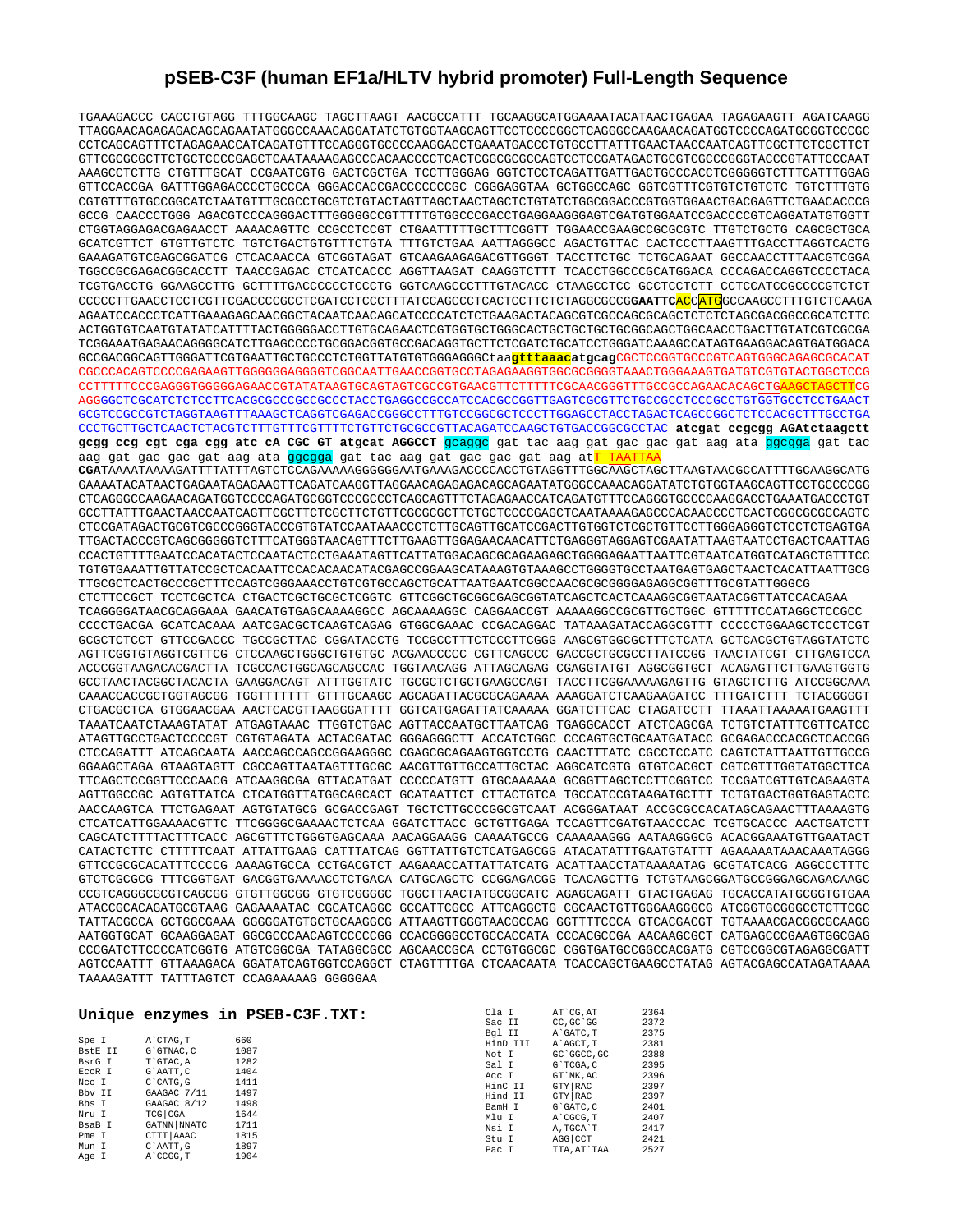| Sca I<br>Nde I<br>Sph I<br>Number of enzymes = 29 | AGT ACT<br>CA`TA, TG<br>G, CATG C |              | 4972<br>5663<br>5887                              |                    |                     |                   |             | 694<br>747<br>1265<br>1974 | 733<br>1167<br>1266<br>2238 | 734<br>1236<br>1411<br>2369 | 746<br>1245<br>1716<br>2737 |
|---------------------------------------------------|-----------------------------------|--------------|---------------------------------------------------|--------------------|---------------------|-------------------|-------------|----------------------------|-----------------------------|-----------------------------|-----------------------------|
|                                                   |                                   |              | The following enzymes do not cut in PSEB-C3F.TXT: |                    |                     |                   |             | 2816<br>3338               | 2826<br>3759                | 2973<br>5833                | 3036<br>5911                |
| Apa I                                             | Avr II<br>BsiW I                  |              | Bcl I<br>Bsm I                                    | Blp I              | BsaA I              | BsaW I            | (5)         | 5917<br>1829               | 1904                        | 3805                        | 3952                        |
| BsiC I<br>BspM I                                  | BspM II                           |              | Bst1107 I                                         | Bsp120 I<br>BstB I | Bsp1286 I<br>BstX I | BseR I            | (4)         | 4783<br>464                | 1293                        | 1332                        | 3039                        |
| Dra III<br>PaeR7 I                                | Eco72 I<br>PflM I                 |              | Esp I<br>Pml I                                    | Fse I<br>Rsr II    | Hpa I<br>Sfi I      | Bsg I<br>BsiE I   | (2)<br>(10) | 1600<br>592                | 2022<br>727                 | 1532                        | 1648                        |
| SnaB I                                            | Spl I                             |              | Srf I                                             | Xca I              | Xcm I               |                   |             | 2391                       | 3515                        | 3939                        | 4862                        |
|                                                   |                                   |              | PSEB-C3F.TXT: sites sorted by name:               |                    |                     | BsiHKA I          | (6)         | 5011<br>338<br>5163        | 5758<br>2914<br>5660        | 3917                        | 5078                        |
| Aat II                                            | (2)                               | 745          | 5414                                              |                    |                     | BsmA I            | (22)        | 107                        | 475                         | 531                         | 609                         |
| Acc I<br>Acc65 I                                  | (1)<br>(2)                        | 2396<br>401  | 2977                                              |                    |                     |                   |             | 734<br>1132                | 832<br>1150                 | 949<br>1328                 | 1073<br>1431                |
| Aci I                                             | (70)                              | 197          | 203                                               | 566                | 588                 |                   |             | 2208                       | 2559                        | 2682                        | 3029                        |
|                                                   |                                   | 688<br>1042  | 727<br>1133                                       | 860<br>1199        | 901<br>1298         |                   |             | 3050<br>5525               | 4554<br>6197                | 5328                        | 5481                        |
|                                                   |                                   | 1317         | 1355                                              | 1532               | 1614                | BsmB I            | (7)         | 733                        | 831                         | 1072                        | 1131                        |
|                                                   |                                   | 1681<br>2099 | 1926<br>2102                                      | 1963<br>2117       | 2043<br>2148        | BsmF I            | (11)        | 1329<br>172                | 5482<br>185                 | 5524<br>564                 | 729                         |
|                                                   |                                   | 2155         | 2182                                              | 2369               | 2371                |                   |             | 764                        | 1205                        | 1585                        | 1853                        |
|                                                   |                                   | 2387<br>2773 | 2391<br>2779                                      | 2459<br>3075       | 2492<br>3289        | BsoF I            | (41)        | 2748<br>727                | 2761<br>901                 | 5893<br>917                 | 920                         |
|                                                   |                                   | 3392         | 3448                                              | 3458               | 3482                |                   |             | 925                        | 928                         | 1133                        | 1513                        |
|                                                   |                                   | 3525<br>3672 | 3532<br>3799                                      | 3553<br>3818       | 3644<br>3939        |                   |             | 1532<br>1615               | 1606<br>1618                | 1609<br>1782                | 1612<br>1823                |
|                                                   |                                   | 4049         | 4184                                              | 4193               | 4555                |                   |             | 2043                       | 2102                        | 2117                        | 2148                        |
|                                                   |                                   | 4646<br>5048 | 4837<br>5125                                      | 4883<br>5234       | 5004<br>5333        |                   |             | 2388<br>3523               | 2391<br>3526                | 3424<br>3644                | 3505<br>3799                |
|                                                   |                                   | 5380         | 5554                                              | 5593               | 5603                |                   |             | 3942                       | 4007                        | 4010                        | 4216                        |
|                                                   |                                   | 5629<br>5763 | 5667<br>6022                                      | 5680               | 5706                |                   |             | 4544<br>5234               | 4883<br>5521                | 4910<br>5630                | 5005<br>5734                |
| Afl II                                            | (3)                               | 35           | 1006                                              | 2609               |                     |                   |             | 5807                       |                             |                             |                             |
| Afl III<br>Age I                                  | (2)<br>(1)                        | 2407<br>1904 | 3599                                              |                    |                     | BspH I<br>Bsr I   | (4)<br>(18) | 4319<br>374                | 5327<br>1030                | 5432<br>1058                | 5956<br>1546                |
| Aha II                                            | (9)                               | 742          | 1398                                              | 2355               | 5029                |                   |             | 1570                       | 1939                        | 1960                        | 2950                        |
|                                                   |                                   | 5411<br>6033 | 5715                                              | 5898               | 6012                |                   |             | 3400<br>4539               | 4006<br>4657                | 4019<br>4700                | 4133<br>4967                |
| Ahd I                                             | (4)                               | 1020         | 3022                                              | 3068               | 4492                |                   |             | 5139                       | 5845                        |                             |                             |
| Alu I                                             | (33)                              | 30           | 34                                                | 336                | 580                 | BsrB I            | (4)         | 1042                       | 3291                        | 3532                        | 5333                        |
|                                                   |                                   | 668<br>2056  | 676<br>2062                                       | 1515<br>2066       | 1620<br>2204        | BsrD I<br>BsrG I  | (2)<br>(1)  | 4553<br>1282               | 4727                        |                             |                             |
|                                                   |                                   | 2345         | 2383                                              | 2604               | 2608                | BssH II           | (4)         | 317                        | 368                         | 2893                        | 2944                        |
|                                                   |                                   | 2912<br>3423 | 3231<br>3541                                      | 3264<br>3767       | 3359<br>3857        | BssS I<br>BstE II | (4)<br>(1)  | 1587<br>1087               | 3772                        | 5156                        | 5463                        |
|                                                   |                                   | 3903<br>4844 | 4160                                              | 4681<br>5542       | 4781<br>5787        | BstN I            | (17)        | 241                        | 548                         | 735                         | 748                         |
|                                                   |                                   | 6143         | 5523                                              |                    |                     |                   |             | 1169<br>1267               | 1194<br>1717                | 1217<br>2817                | 1237<br>3339                |
| Alw I                                             | (16)                              | 453          | 1051                                              | 1357               | 1727                |                   |             | 3627                       | 3748                        | 3761                        | 5834                        |
|                                                   |                                   | 2333<br>4161 | 2361<br>4247                                      | 2397<br>4247       | 2408<br>4344        | BstU I            | (26)        | 6111<br>317                | 319                         | 370                         | 903                         |
|                                                   |                                   | 4345         | 4809                                              | 5124               | 5130                |                   |             | 905                        | 1135                        | 1644                        | 1926                        |
| AlwN I<br>ApaL I                                  | (2)<br>(3)                        | 2733<br>3913 | 4015<br>5159                                      | 5656               |                     |                   |             | 2095<br>2409               | 2140<br>2893                | 2371<br>2895                | 2393<br>2946                |
| Apo I                                             | (2)                               | 872          | 1404                                              |                    |                     |                   |             | 3446                       | 3448                        | 3646                        | 4227                        |
| Asc I<br>Ase I                                    | (2)<br>(4)                        | 368<br>3242  | 2944<br>3370                                      | 3429               | 4664                |                   |             | 4557<br>5484               | 5050<br>5587                | 5382                        | 5482                        |
| Asp718                                            | (2)                               | 401          | 2977                                              |                    | 1871                | BstY I            | (9)         | 2337                       | 2375                        | 2401                        | 4240                        |
| Ava I                                             | (7)                               | 331<br>1973  | 397<br>2907                                       | 498<br>2973        |                     |                   |             | 4251<br>5134               | 4337                        | 4349                        | 5117                        |
| Ava II                                            | (13)                              | 186          | 199                                               | 254                | 551                 | Bsu36 I           | (3)         | 781                        | 1018                        | 2111                        |                             |
|                                                   |                                   | 690<br>2775  | 1219<br>2830                                      | 1572<br>4630       | 2762<br>4852        | Cac8 I            | (39)        | 28<br>582                  | 32<br>586                   | 319<br>631                  | 370<br>650                  |
| BamH I                                            |                                   | 6107<br>2401 |                                                   |                    |                     |                   |             | 1199<br>2078               | 1508<br>2099                | 1622<br>2262                | 2064<br>2290                |
| Ban I                                             | (1)<br>(17)                       | 244          | 401                                               | 1142               | 1397                |                   |             | 2385                       | 2423                        | 2427                        | 2602                        |
|                                                   |                                   | 1687<br>2354 | 1832<br>2820                                      | 1907<br>2977       | 2163<br>3343        |                   |             | 2606<br>3421               | 2895<br>3530                | 2946<br>3616                | 3392<br>3653                |
|                                                   |                                   | 4440         | 5714                                              | 5897               | 6011                |                   |             | 4213                       | 4604                        | 5617                        | 5765                        |
| Ban II                                            | (8)                               | 6032<br>338  | 351                                               | 1677               | 2078                |                   |             | 5785<br>5974               | 5789<br>6016                | 5885<br>6046                | 5926                        |
|                                                   |                                   | 2914         | 2927                                              | 5964               | 5978                | Cfr10 I           | (8)         | 629                        | 1904                        | 2128                        | 2260                        |
| Bbe I                                             | (6)                               | 1401<br>6015 | 2358<br>6036                                      | 5718               | 5901                | Cla I             | (1)         | 2351<br>2364               | 4572                        | 6035                        | 6044                        |
| Bbs I                                             | (1)                               | 1498         |                                                   |                    |                     | Csp6 I            | (8)         | 402                        | 658                         | 1283                        | 1954                        |
| Bbv I                                             | $(10)$ 931                        | 1834         | 939<br>4018                                       | 1524<br>4021       | 1629<br>4227        | Dde I             | (23)        | 2978<br>75                 | 4971<br>167                 | 5647<br>208                 | 6158<br>476                 |
|                                                   |                                   | 4921         | 5532                                              |                    |                     |                   |             | 781                        | 1018                        | 1290                        | 1808                        |
| Bbv II<br>Bcn I                                   | (1)<br>$(15)$ 164                 | 1497         | 399                                               | 400                | 571                 |                   |             | 2111<br>2649               | 2205<br>2743                | 2256<br>2784                | 2379<br>3053                |
|                                                   |                                   | 724          | 2219                                              | 2740               | 2975                |                   |             | 3124                       | 3874                        | 4283                        | 4449                        |
|                                                   |                                   | 2976<br>5528 | 3980<br>5563                                      | 4676<br>5914       | 5027                | Dpn I             | (28)        | 4989<br>94                 | 5415<br>459                 | 5650<br>1046                |                             |
| Bfa I                                             | (16)                              | 31           | 219                                               | 661                | 673                 |                   |             | 1363                       | 1647                        | 1708                        | 1178<br>1722                |
|                                                   |                                   | 1394         | 1522                                              | 1912               | 2063                |                   |             | 2339                       | 2367                        | 2377                        | 2403                        |
|                                                   |                                   | 2189<br>4094 | 2251<br>4347                                      | 2605<br>4682       | 2795<br>6117        |                   |             | 2669<br>4261               | 4167<br>4339                | 4242<br>4351                | 4253<br>4456                |
| Bgl I                                             | (2)                               | 4612         | 5730                                              |                    |                     |                   |             | 4797                       | 4815                        | 4861                        | 5119                        |
| Bgl II<br>Bpm I                                   | (1)<br>(3)                        | 2375<br>2542 | 4562                                              | 6180               |                     | DpnII             | (28)        | 5136<br>92                 | 5172<br>457                 | 5757<br>1044                | 5981<br>1176                |
| Bsa I                                             | (7)                               | 476          | 530                                               | 1149               | 2207                |                   |             | 1361                       | 1645                        | 1706                        | 1720                        |
| BsaB I                                            | (1)                               | 3030<br>1711 | 3051                                              | 4553               |                     |                   |             | 2337<br>2667               | 2365<br>4165                | 2375<br>4240                | 2401<br>4251                |
| BsaH I                                            | (9)                               | 742          | 1398                                              | 2355               | 5029                |                   |             | 4259                       | 4337                        | 4349                        | 4454                        |
|                                                   |                                   | 5411<br>6033 | 5715                                              | 5898               | 6012                |                   |             | 4795<br>5134               | 4813<br>5170                | 4859<br>5755                | 5117<br>5979                |
| BsaJ I                                            | (33)                              | 161          | 240                                               | 250                | 397                 | Dra I             | (5)         | 1815                       | 2200                        | 4358                        | 4377                        |
|                                                   |                                   | 461          | 497                                               | 546                | 547                 |                   |             | 5069                       |                             |                             |                             |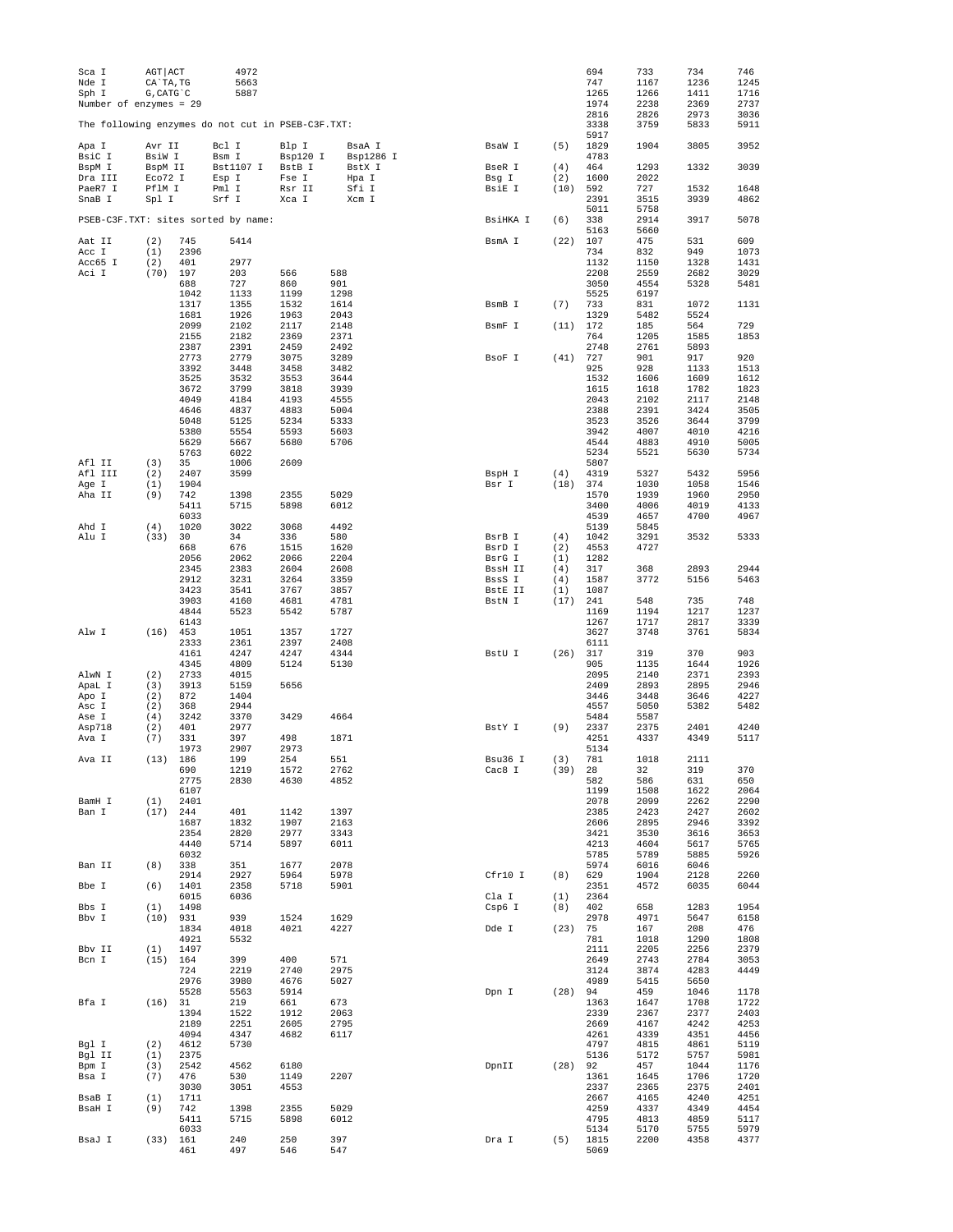| Drd I<br>Dsa I      | (3)<br>(4) | 1500<br>694  | 3707<br>1411 | 5576<br>2369 | 5917         | Hph I          |             | $(13)$ 1157<br>4563 | 1183<br>4977 | 1401<br>5185 | 4336<br>5218 |
|---------------------|------------|--------------|--------------|--------------|--------------|----------------|-------------|---------------------|--------------|--------------|--------------|
| Eae I               | (11)       | 582          | 724          | 1109         | 1130         |                |             | 5502                | 5511         | 6004         | 6049         |
|                     |            | 1414         | 1529         | 2388         | 3438         |                |             | 6130                |              |              |              |
| Eag I               | (3)        | 4880<br>724  | 5914<br>1529 | 6046<br>2388 |              | Kas I          | (6)         | 1397<br>6011        | 2354<br>6032 | 5714         | 5897         |
| Ear I               | (6)        | 1070         | 1311         | 3221         | 3483         | Kpn I          | (2)         | 405                 | 2981         |              |              |
|                     |            | 5287         | 5775         |              |              | Mae I          | (16)        | 31                  | 219          | 661          | 673          |
| Eco47 III           | (3)        | 923          | 1826         | 5953         |              |                |             | 1394                | 1522         | 1912         | 2063         |
| Eco57 I             | (5)        | 1509         | 2077         | 4146         | 5160         |                |             | 2189                | 2251         | 2605         | 2795         |
|                     |            | 6164         |              |              |              |                |             | 4094                | 4347         | 4682         | 6117         |
| ECON I<br>Eco0109 I | (4)<br>(6) | 784<br>254   | 1392<br>1219 | 1915<br>1572 | 2110<br>2830 | Mae II         | (10)        | 742<br>2302         | 1081<br>4302 | 1122<br>4718 | 2019<br>5091 |
|                     |            | 5468         | 5922         |              |              |                |             | 5411                | 5853         |              |              |
| EcoR I              | (1)        | 1404         |              |              |              | Mae III        | (20)        | 39                  | 994          | 1022         | 1087         |
| ECOR II             | (17)       | 239          | 546          | 733          | 746          |                |             | 1231                | 2331         | 2347         | 2613         |
|                     |            | 1167         | 1192         | 1215         | 1235         |                |             | 3091                | 3955         | 4018         | 4134         |
|                     |            | 1265         | 1715         | 2815         | 3337         |                |             | 4417                | 4748         | 4806         | 4959         |
|                     |            | 3625<br>6109 | 3746         | 3759         | 5832         | Mbo I          | (28)        | 5147<br>92          | 5535<br>457  | 5826<br>1044 | 5846<br>1176 |
| ECOR V              | (3)        | 140          | 2715         | 6100         |              |                |             | 1361                | 1645         | 1706         | 1720         |
| Ehe I               | (6)        | 1399         | 2356         | 5716         | 5899         |                |             | 2337                | 2365         | 2375         | 2401         |
|                     |            | 6013         | 6034         |              |              |                |             | 2667                | 4165         | 4240         | 4251         |
| Fnu4H I             | (41)       | 727          | 901          | 917          | 920          |                |             | 4259                | 4337         | 4349         | 4454         |
|                     |            | 925          | 928          | 1133         | 1513         |                |             | 4795                | 4813         | 4859         | 5117         |
|                     |            | 1532<br>1615 | 1606<br>1618 | 1609<br>1782 | 1612<br>1823 | Mbo II         | (14)        | 5134<br>1086        | 5170<br>1299 | 5755<br>1445 | 5979<br>1502 |
|                     |            | 2043         | 2102         | 2117         | 2148         |                |             | 1530                | 3237         | 3471         | 4260         |
|                     |            | 2388         | 2391         | 3424         | 3505         |                |             | 4333                | 5088         | 5166         | 5275         |
|                     |            | 3523         | 3526         | 3644         | 3799         |                |             | 5763                | 5975         |              |              |
|                     |            | 3942         | 4007         | 4010         | 4216         | Mlu I          | (1)         | 2407                |              |              |              |
|                     |            | 4544         | 4883         | 4910         | 5005         | Mme I          | (6)         | 829                 | 1106         | 3038         | 3090         |
|                     |            | 5234<br>5807 | 5521         | 5630         | 5734         | Mnl I          | (52)        | 3813<br>167         | 3997<br>216  | 368          | 387          |
| Fok I               | (15)       | 423          | 1140         | 1300         | 1464         |                |             | 432                 | 460          | 484          | 506          |
|                     |            | 1699         | 2107         | 2452         | 2485         |                |             | 510                 | 566          | 776          | 872          |
|                     |            | 2518         | 2998         | 4458         | 4639         |                |             | 1168                | 1271         | 1304         | 1310         |
|                     |            | 4926         | 5569         | 5813         |              |                |             | 1313                | 1319         | 1349         | 1352         |
| Fsp I               | (2)        | 4714         | 5737         |              |              |                |             | 1367                | 1374         | 1390         | 1454         |
| Gdi II              | (11)       | 723<br>1530  | 725<br>2387  | 1129<br>2389 | 1528<br>3439 |                |             | 1795<br>2064        | 1796<br>2106 | 1880<br>2160 | 1969<br>2176 |
|                     |            | 4879         | 5915         | 6047         |              |                |             | 2792                | 2944         | 2963         | 3008         |
| Gsu I               | (3)        | 2543         | 4563         | 6181         |              |                |             | 3035                | 3059         | 3119         | 3448         |
| Hae I               | (7)        | 584          | 1111         | 1416         | 2421         |                |             | 3497                | 3707         | 3780         | 4031         |
|                     |            | 3614         | 3625         | 4077         |              |                |             | 4431                | 4512         | 4658         | 4864         |
| Hae II              | (12)       | 925          | 1401         | 1828         | 2235         |                |             | 5459                | 5517         | 5777         | 6061         |
|                     |            | 2358<br>5901 | 3477<br>5955 | 3847<br>6015 | 5718<br>6036 | Msc I<br>Mse I | (3)<br>(26) | 584<br>36           | 1111<br>1007 | 1416<br>1119 | 1149         |
| Hae III             | (31)       | 129          | 173          | 584          | 726          |                |             | 1173                | 1814         | 2199         | 2523         |
|                     |            | 762          | 774          | 987          | 1111         |                |             | 2527                | 2610         | 3144         | 3242         |
|                     |            | 1132         | 1197         | 1416         | 1531         |                |             | 3370                | 3429         | 4305         | 4357         |
|                     |            | 2116         | 2221         | 2390         | 2421         |                |             | 4362                | 4376         | 4429         | 4664         |
|                     |            | 2704         | 2749         | 3440         | 3614         |                |             | 4703                | 5068         | 5440         | 5621         |
|                     |            | 3625<br>4615 | 3643<br>4882 | 4077<br>5469 | 4535<br>5767 | Msl I          | (2)         | 5818<br>4744        | 6088<br>4903 |              |              |
|                     |            | 5916         | 5924         | 6048         |              | Msp I          | (31)        | 163                 | 398          | 569          | 630          |
| Hga I               | (12)       | 381          | 642          | 895          | 1491         |                |             | 723                 | 1401         | 1830         | 1905         |
|                     |            | 2168         | 2383         | 2957         | 3709         |                |             | 2129                | 2217         | 2229         | 2261         |
|                     |            | 4287         | 5019         | 5577         | 6046         |                |             | 2352                | 2739         | 2974         | 3317         |
| HgiA I              | (6)        | 338<br>5163  | 2914<br>5660 | 3917         | 5078         |                |             | 3806<br>4573        | 3953<br>4607 | 3979<br>4674 | 4169<br>4784 |
| HgiE II             | (2)        | 4178         | 5658         |              |              |                |             | 5026                | 5527         | 5561         | 5913         |
| Hha I               | (43)       | 319          | 321          | 370          | 372          |                |             | 6036                | 6045         | 6060         |              |
|                     |            | 648          | 905          | 924          | 1400         | MspAl I        | (12)        | 588                 | 1620         | 2056         | 2371         |
|                     |            | 1512         | 1827         | 1854         | 1926         |                |             | 3075                | 3423         | 3941         | 4186         |
|                     |            | 2097<br>2895 | 2234<br>2897 | 2329<br>2946 | 2357<br>2948 | Mun I          | (1)         | 5127<br>1897        | 5593         | 5787         | 6143         |
|                     |            | 3223         | 3383         | 3448         | 3476         | Nae I          | (3)         | 631                 | 2262         | 6046         |              |
|                     |            | 3509         | 3779         | 3846         | 3946         | Nar I          | (6)         | 1398                | 2355         | 5715         | 5898         |
|                     |            | 4120         | 4229         | 4622         | 4715         |                |             | 6012                | 6033         |              |              |
|                     |            | 5052         | 5384         | 5484         | 5587         | Nci I          | (15)        | 163                 | 398          | 399          | 570          |
|                     |            | 5717         | 5738         | 5871         | 5900         |                |             | 723                 | 2218         | 2739         | 2974         |
| HinC II             | (1)        | 5954<br>2397 | 6014         | 6035         |              |                |             | 2975<br>5527        | 3979<br>5562 | 4675<br>5913 | 5026         |
| Hind II             | (1)        | 2397         |              |              |              | Nco I          | (1)         | 1411                |              |              |              |
| HinD III            | (1)        | 2381         |              |              |              | Nde I          | (1)         | 5663                |              |              |              |
| Hinf I              | (17)       | 442          | 450          | 791          | 802          | NgoM I         | (3)         | 629                 | 2260         | 6044         |              |
|                     |            | 1437         | 1769         | 2135         | 2254         | Nhe I          | (3)         | 30                  | 2062         | 2604         |              |
|                     |            | 3134<br>3499 | 3156<br>3574 | 3177<br>3970 | 3434<br>4487 | Nla III        | (18)        | 62<br>2636          | 1205<br>3090 | 1415<br>3257 | 1822<br>3603 |
|                     |            | 6125         |              |              |              |                |             | 4323                | 4814         | 4824         | 4902         |
| HinI I              | (9)        | 742          | 1398         | 2355         | 5029         |                |             | 4938                | 5331         | 5436         | 5520         |
|                     |            | 5411         | 5715         | 5898         | 6012         |                |             | 5887                | 5960         |              |              |
|                     |            | 6033         |              |              |              | Nla IV         | $(38)$ 188  |                     | 201          | 246          | 403          |
| HinP I              | (43)       | 317          | 319          | 368          | 370          |                |             | 521                 | 552          | 692          | 761          |
|                     |            | 646<br>1510  | 903<br>1825  | 922<br>1852  | 1398<br>1924 |                |             | 893<br>1573         | 1144<br>1689 | 1221<br>1834 | 1399<br>1909 |
|                     |            | 2095         | 2232         | 2327         | 2355         |                |             | 1961                | 2165         | 2244         | 2356         |
|                     |            | 2893         | 2895         | 2944         | 2946         |                |             | 2403                | 2764         | 2777         | 2822         |
|                     |            | 3221         | 3381         | 3446         | 3474         |                |             | 2979                | 3345         | 3631         | 3670         |
|                     |            | 3507         | 3777         | 3844         | 3944         |                |             | 4442                | 4536         | 4577         | 4788         |
|                     |            | 4118         | 4227         | 4620         | 4713         |                |             | 5378                | 5716         | 5899         | 5923         |
|                     |            | 5050<br>5715 | 5382<br>5736 | 5482<br>5869 | 5585<br>5898 | Not I          | (1)         | 6013<br>2388        | 6034         |              |              |
|                     |            | 5952         | 6012         | 6033         |              | Nru I          | (1)         | 1644                |              |              |              |
| Hpa II              | (31)       | 163          | 398          | 569          | 630          | Nsi I          | (1)         | 2417                |              |              |              |
|                     |            | 723          | 1401         | 1830         | 1905         | Nsp7524 I      | (4)         | 1818                | 3599         | 5516         | 5883         |
|                     |            | 2129         | 2217         | 2229         | 2261         | NspB II        | $(12)$ 588  |                     | 1620         | 2056         | 2371         |
|                     |            | 2352<br>3806 | 2739<br>3953 | 2974<br>3979 | 3317<br>4169 |                |             | 3075<br>5127        | 3423<br>5593 | 3941<br>5787 | 4186<br>6143 |
|                     |            | 4573         | 4607         | 4674         | 4784         | NspH I         | (4)         | 1822                | 3603         | 5520         | 5887         |
|                     |            | 5026         | 5527         | 5561         | 5913         | Pac I          | (1)         | 2527                |              |              |              |
|                     |            | 6036         | 6045         | 6060         |              | Pal I          | (31)        | 129                 | 173          | 584          | 726          |